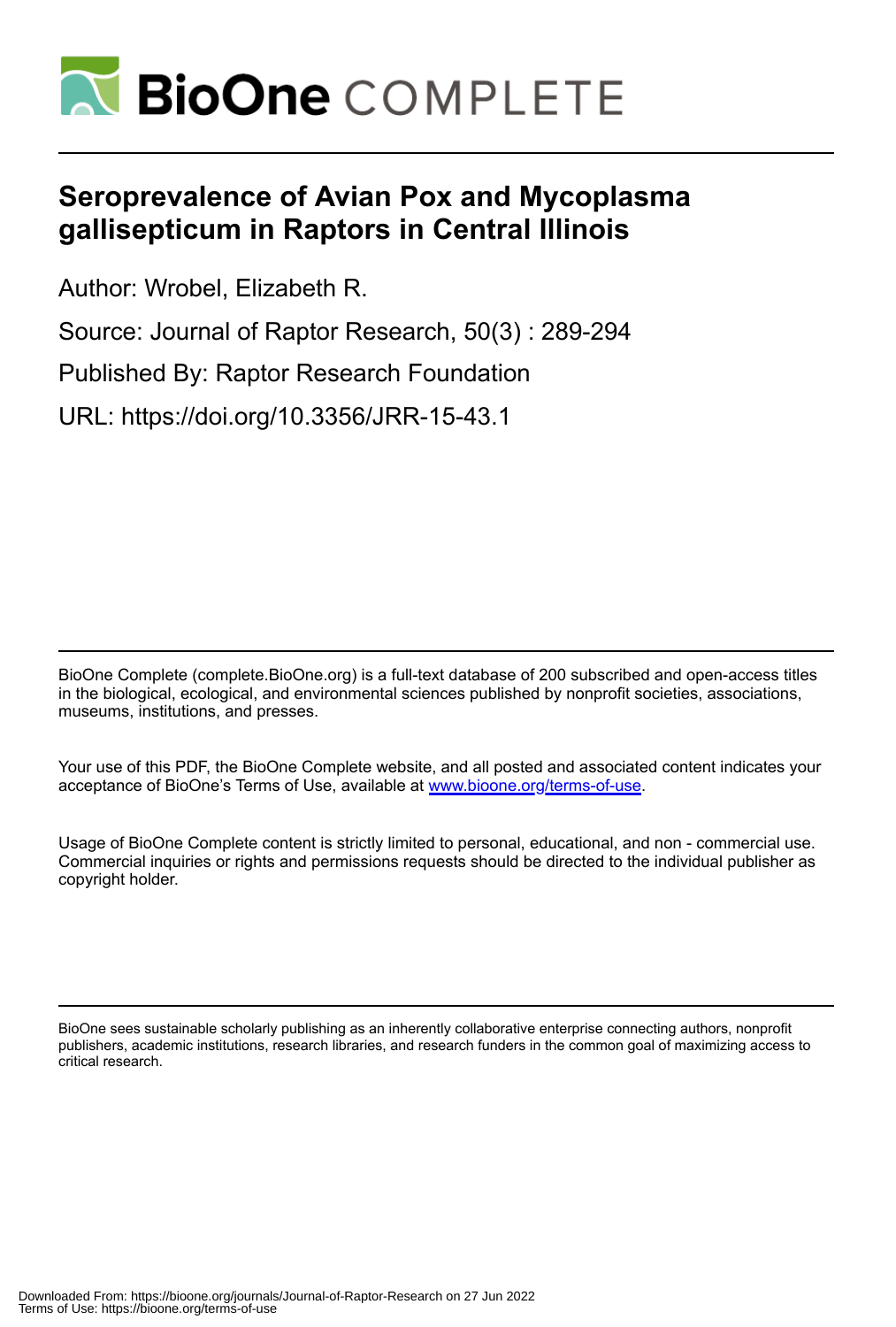# SEROPREVALENCE OF AVIAN POX AND MYCOPLASMA GALLISEPTICUM IN RAPTORS IN CENTRAL ILLINOIS

ELIZABETH R. WROBEL

Biology Department, Millikin University, 1184 West Main Street, Decatur, IL 62522 U.S.A. and Department of Poultry Science, University of Georgia, 110 Cedar Street, Athens, GA 30602 U.S.A.

## TRAVIS E. WILCOXEN<sup>1</sup>

Biology Department, Millikin University, 1184 West Main Street, Decatur, IL 62522 U.S.A.

and

Illinois Raptor Center, 5695 Hill Road, Decatur, IL 62522 U.S.A.

### JACQUES T. NUZZO AND JANE SEITZ Illinois Raptor Center, 5695 Hill Road, Decatur, IL 62522 U.S.A.

ABSTRACT.—We assessed prevalence of the bacterium Mycoplasma gallisepticum and virus Avipoxvirus in seven species of raptors admitted to the Illinois Raptor Center from 1 January 2014 to 1 September 2015. We used visual identification of pathology to diagnose current infections and enzyme-linked immunosorbent assays (ELISA) for avian IgY antibodies against each pathogen to determine infection history of the birds. Seroprevalence of IgY against each pathogen differed significantly among species. Species that commonly prey upon birds had a greater prevalence of antibodies against each pathogen. Our finding of infrequent physical signs of disease, but frequent antibody presence, suggests that although exposure to each of these pathogens is not a rare occurrence, these raptors are capable of mounting an effective adaptive immune response and preventing development of pathology in most cases.

KEY WORDS: antibodies; Avipoxvirus; disease; Mycoplasma; raptors.

#### SEROPREVALENCIA DE VIRUELA AVIAR Y DE MYCOPLASMA GALLISEPTICUM EN AVES RAPACES EN EL CENTRO DE ILLINOIS

RESUMEN.—Evaluamos la prevalencia de la bacteria Mycoplasma gallisepticum y del virus Avipoxvirus en siete especies de aves de presa que ingresaron al Centro de Aves Rapaces de Illinois, desde el 1 de enero de 2014 al 1 de septiembre de 2015. Identificamos de modo visual la patología para diagnosticar infecciones en curso y realizamos ensayos por inmunoabsorción ligados a enzimas (ELISA) para anticuerpos aviares IgY contra cada patógeno para determinar el historial de infección de las aves. La seroprevalencia de IgY contra cada patógeno difirió significativamente entre las especies. Las especies que comúnmente se alimentan de aves tuvieron una mayor prevalencia de anticuerpos contra cada patógeno. El hallazgo de signos físicos infrecuentes de enfermedad, pero de presencia frecuente de anticuerpos sugiere que, aunque la exposición de cada uno de estos patógenos no es un evento raro, estas aves rapaces son capaces de presentar respuestas inmunes adaptativas eficaces y de prevenir el desarrollo de patologías en la mayoría de los casos.

[Traducción del equipo editorial]

Avian diseases are important to study for many reasons. For example, diseases carried by birds have the potential to greatly influence avian population sizes and may also disrupt the ecosystems in which they are found (Friend et al. 2001). Also, some diseases harbored by birds can be transmitted to other animals. Pathogens such as West Nile virus and the influenza virus can spread from wild birds to other wildlife, livestock, and humans (Friend et al. 2001). The study of different diseases found in

<sup>&</sup>lt;sup>1</sup> Email address: twilcoxen@millikin.edu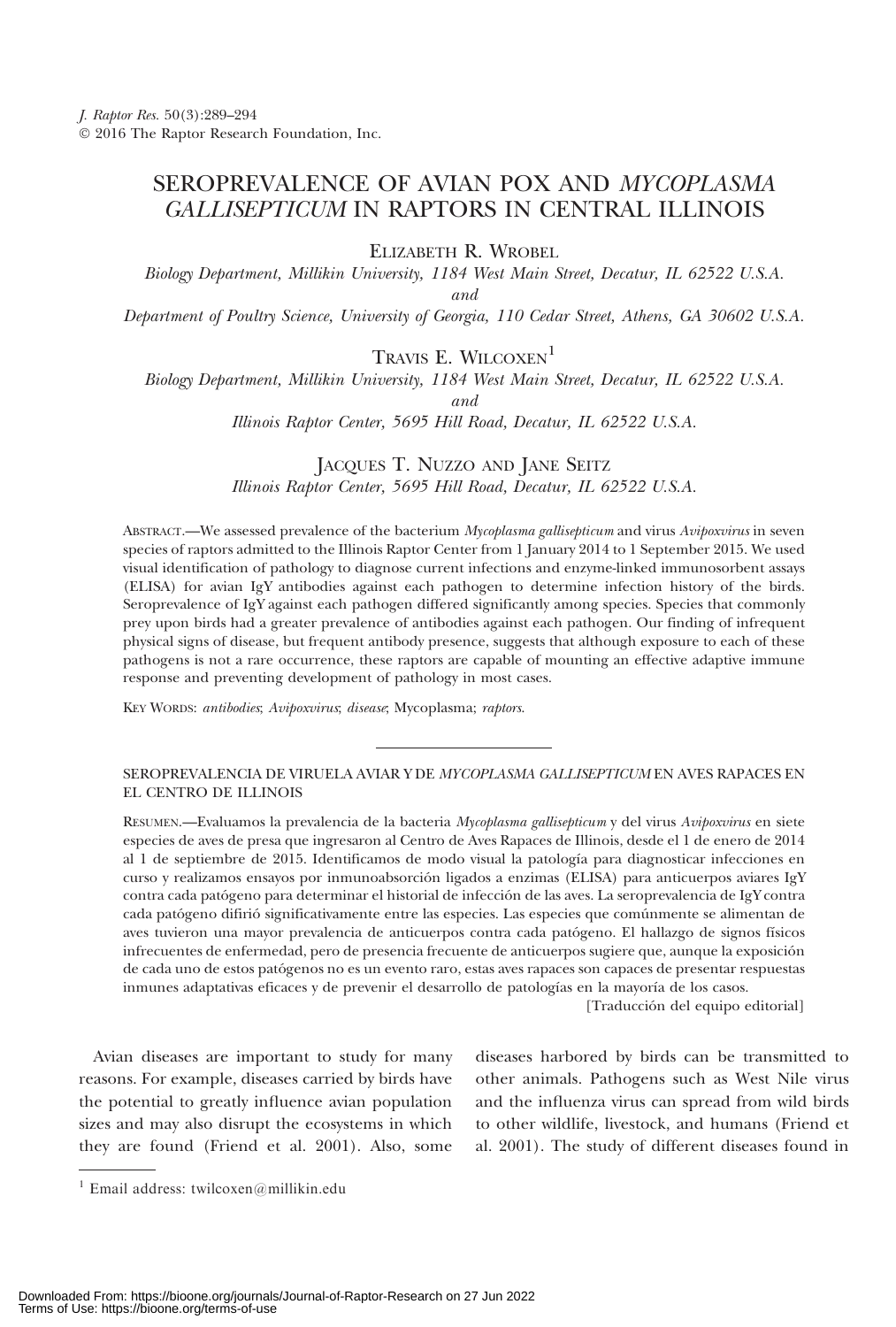raptors is somewhat limited due to the difficulties associated with capturing raptors in the wild and the scarcity of data collected at raptor rehabilitation centers (but see Schettler et al. 2001, Sansano-Maestre et al. 2009, Millán et al. 2010). Raptors tend to be solitary birds, and little is known about the prevalence of these pathogens in raptor populations (Park 2003), although some thorough surveys have been completed at the local level (e.g., Morishita et al. 1997).

Avian pox is caused by an Avipoxvirus and can present itself on a bird in two distinct ways. It can appear on the skin of the bird as discrete lesions that resemble warts and it may progress to respiratory disease. Lesions are most commonly found on the parts of the body that lack feathers, such as the legs and eyelids, and in severe cases, the upper respiratory tract (Van Riper et al. 2002). Avian pox is rarely fatal, commonly only having a mild effect on the host. Birds are more likely to die from the disease if it develops on the mucous membranes or in the upper respiratory tract (Van Riper et al. 2002). Avian poxvirus has been documented as the pathogen responsible for a number of raptor and non-raptor epornitic events. Examples of these outbreaks include an epornitic in captive Eurasian Buzzards (Buteo buteo) in Italy (Rampin et al. 2007) and also in free-living birds, specifically Lesser Short-toed Larks (Calandrella rufescens) and Berthelot's Pipits (Anthus berthelotii) in Spain (Smits et al. 2005). Assessment of the prevalence of avian pox is uncommon among freeliving raptors (but see Morishita et al. 1997). One study reported avian pox among two Eastern Screech-Owls (Megascops asio) and two Barred Owls (Strix varia) from Florida (Deem et al. 1997). Keeping captive birds in outdoor flight cages could facilitate spread of the poxvirus through direct contact in shared cages or through mosquitoes feeding on multiple, stationary birds (Deem et al. 1997). Beyond mosquito transmission, parents can spread avian pox to mates or offspring at the nest (Fitzner et al. 1985). In addition, direct contact in incidental, antagonistic, or agonistic interactions involving a bird with pox lesions could result in transmission. In rare instances, particles of the Avipoxvirus can spread through aerosol transmission by being carried along with dust, particularly in confined situations such as aviaries (Van Riper et al. 2002).

Conjunctivitis is a disease in birds that can cause an array of pathological conditions. Birds with a mild case of conjunctivitis display a slight pink discoloration of the conjunctiva of the eye. However, in more severe cases, the bird's conjunctiva can become red and swollen. The bird can also suffer from feather loss around the eye, fluid discharge from the eye, respiratory disease, and potentially blindness (Davis 2010). Conjunctivitis can result from a variety of sources in birds, some of which are infectious, and some of which are not infectious. In addition, conjunctivitis can be acute or chronic. The predominant pathogen responsible for conjunctivitis in a wide range of wild birds is the pathogenic bacterium, Mycoplasma gallisepticum (Dhondt et al. 2014). Others have documented non-Mycoplasma conjunctivitis in birds, including raptors (Silvanose et al. 2001), but infectious conjunctivitis caused by M. gallisepticum has not been reported in raptors.

In a study of free-ranging, healthy wild raptor nestlings and raptors from rehabilitation centers in Germany, Mycoplasma spp. DNA was present in all the tracheal swabs from the healthy, free-living raptor nestlings as well as the birds at the rehabilitation center (Lierz et al. 2008). An overall lack of clinical signs of disease among tested birds suggested that Mycoplasma spp. in many raptors may not typically be pathogenic, but commensal (Lierz et al. 2008). In contrast, respiratory disease and conjunctivitis have been reported in buzzards, falcons, and vultures in Spain associated with various species of Mycoplasma, including M. anatis, M. columborale, M. gallisepticum, M. gallinaceum, and M. gallinarum (Poveda et al. 1990a, 1990b).

Our objective in this study was to assess the seroprevalence of Avipoxvirus and M. gallisepticum in raptors upon admission to the Illinois Raptor Center (IRC) in Decatur, IL. Determination of the seroprevalence of immunoglobulins, or antibodies, can reveal infection history on a broad temporal scale. Immunoglobulin Y (IgY) is the most abundant antibody in avian blood and is also the longestlasting antibody class against a pathogen. Surveying the birds for IgY can increase our knowledge of the proportion of raptors that have encountered these pathogens in the wild.

#### **METHODS**

We collected data from free-living raptors upon admission to the Illinois Raptor Center (IRC) for rehabilitation from 1 January 2014 to 1 September 2015. We included birds of all age classes (juvenile, immature, and adult) admitted for any reason (i.e.,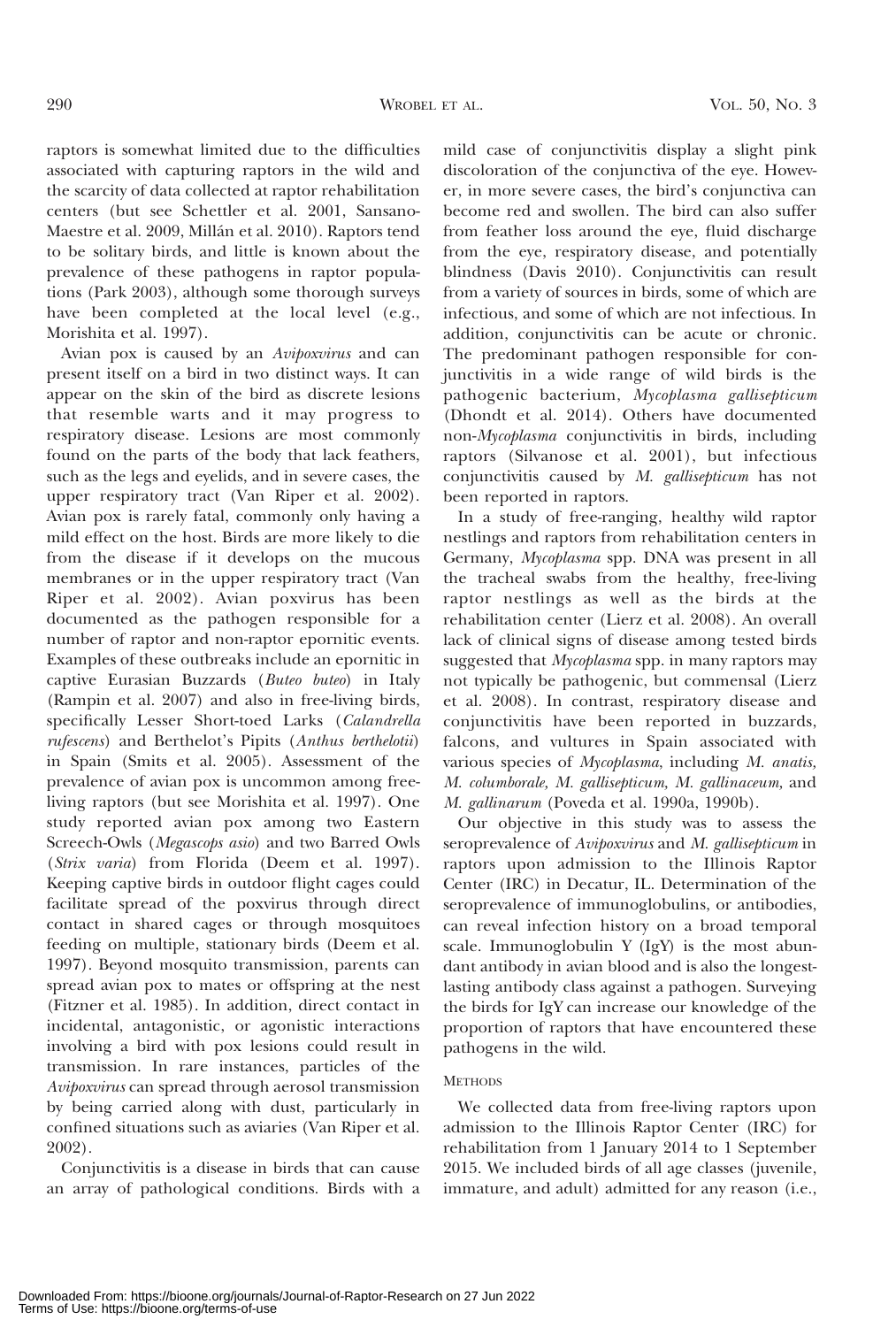because they were injured, weak and starving, or orphaned). Over this time, 220 raptors were admitted to the center, and we studied the seven most commonly admitted species, for a final sample size of 142 birds. All birds admitted to the IRC were inspected by JTN or JS, using a standardized protocol, within one day of arrival at the center. In order to detect physical signs of Mycoplasma, we examined the eyelids for inflammation and the eyes for chemosis and ocular discharge. We also examined the inside of the mouth, and the upper respiratory tract for redness and inflammation. For the detection of physical signs of Avipoxvirus, we examined the feet, legs, and bills of birds for pox lesions.

We then collected blood samples into heparinized microhematocrit capillary tubes following puncture of the brachial vein with a 22-gauge needle. We collected approximately 140 µl of blood from each bird. We separated the plasma portion of the blood from the cellular portion of the blood via centrifugation (5 min at 12,000 rpm) less than 10 min after collecting the blood sample. The plasma portion was stored at -20°C in screw-top cryovials until later use in enzyme-linked immunosorbent assay (ELISA).

The first 66 blood samples collected from the birds in this study were used in a polymerase chain reaction (PCR) survey for Avipoxvirus. From the PCR analysis, we confirmed the presence of Avipoxvirus DNA in the blood of an American Kestrel (Falco sparverius) admitted to the IRC with pox lesions. We also confirmed the presence of Avipoxvirus DNA in a songbird (Blue Jay [Cyanocitta cristata]) with pox lesions captured at Friends Creek Conservation Area near Decatur, IL. We used the plasma samples from each of these birds as positive controls in an ELISA for immunoglobulin Y antibodies (IgY) against Avipoxvirus. We also used negative controls (again confirmed via PCR) in the ELISA.

In addition, we used tracheal and ocular swabs collected and stored in Mycoplasma broth (Hardy Diagnostics) from the first 66 birds admitted during this study in a PCR survey for M. gallisepticum. From the PCR analyses, we identified four raptors admitted to the IRC that were PCR positive for M. gallisepticum (Bald Eagle [Haliaeetus leucocephalus], Barred Owl, Eastern Screech-Owl, and Red-tailed Hawk [Buteo jamaicensis]). We also confirmed the presence of M. gallisepticum DNA in a Blue Jay with conjunctivitis captured at Sand Creek Conservation Area near Decatur, IL. Plasma samples from these birds were used as positive controls in an indirect ELISA for IgY against M. gallisepticum. All samples were collected under the provisions of Illinois Scientific Permit R-15-135 and R-15-136, as well as U.S.F.W.S. Rehabilitation Permit MB783453-0, and Illinois Permit for Possession of Endangered or Threatened Species 96-1E.

Avipoxvirus ELISA. We used an indirect ELISA to test for the presence of IgY to Avipoxvirus (Ha et al. 2013). To complete the assays, we coated a 96-well flat-bottomed microplate with avian pox antigen (purified from the Zoetis Chick-N-Pox TC Fowl Pox Vaccine, Zoetis, Inc., Kalamazoo, MI U.S.A.). The purified antigen was diluted to a final concentration of 0.2 lg/ml in coating buffer (Bethyl Laboratories, Inc., Montgomery, TX U.S.A.). For the secondary antibody, we used HRP-conjugated goat anti-bird IgY from Bethyl Laboratories. We determined the absorbance of each sample in a BioRad iMark microplate reader (BioRad Laboratories, Inc., Hercules, CA U.S.A.) at 450 nm. We divided the optical density (OD) of each sample by the average OD for the negative controls, and all samples with values greater than or equal to that of the positive control (the lowest positive/negative for a positive  $control = 2.21$ ) were considered positive for the antibodies.

Mycoplasma gallisepticum ELISA. We used a commercially available indirect ELISA to test for the presence of IgY to M. gallisepticum (AffiniTech, LTD, Bentonville, AR U.S.A.; Botus et al. 2010). We completed all procedures as described in the manufacturer's ELISA kit insert. All samples with ELISA units  $>5$  were considered positive for antibodies to M. gallisepticum (per manufacturer's instructions).

Statistical Analysis. We used a chi-square test of association to determine if seroprevalence of either pathogen differed among the seven species. Results with  $P < 0.05$  were considered statistically significant for each analysis.

#### RESULTS

Of the 142 raptors surveyed (Table 1), no birds showed physical signs of conjunctivitis. Only two raptors (one American Kestrel and one Red-tailed Hawk) showed physical signs of avian pox, each with pox lesions on their feet.

The overall seroprevalence was 41.5% for M. gallisepticum and 46.5% for Avipoxvirus. The prevalence of IgY against Avipoxvirus differed significantly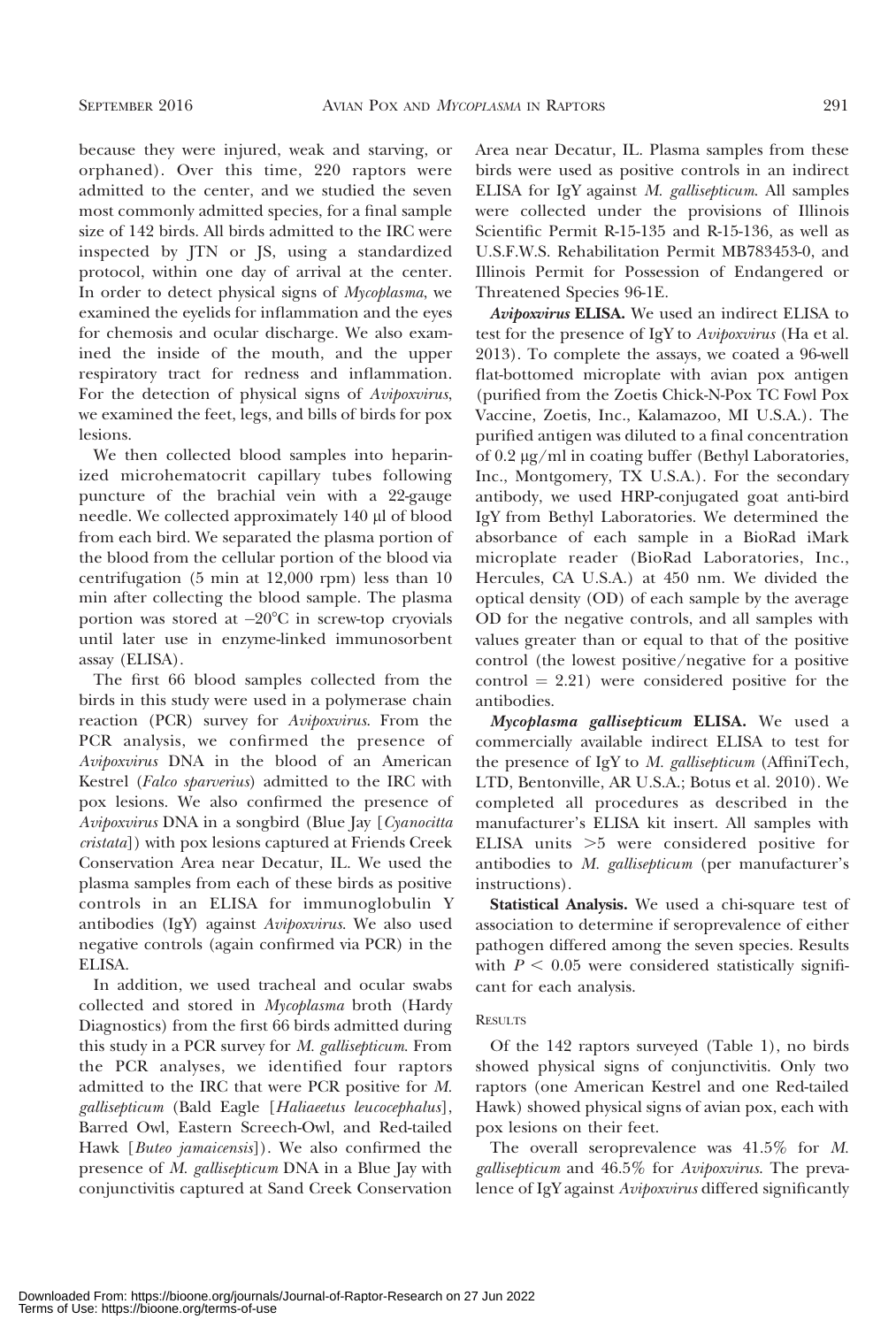| present in the bird's plasma. Values represent percentages of individuals of each species represented in each condition. |                  |         |          |            |                         |
|--------------------------------------------------------------------------------------------------------------------------|------------------|---------|----------|------------|-------------------------|
| <b>SPECIES</b>                                                                                                           | $\boldsymbol{n}$ | MG ONLY | POX ONLY | MG AND POX | <b>NEITHER PATHOGEN</b> |
| American Kestrel (Falco sparverius)                                                                                      | 15               | 26.7    | 13.4     | 13.4       | 52.5                    |
| Bald Eagle ( <i>Haliaeetus leucocephalus</i> )                                                                           | 10               | 30.0    | 30.0     | 0.0        | 40.0                    |
| Barred Owl (Strix varia)                                                                                                 | 22               | 22.7    | 31.8     | 9.1        | 36.4                    |
| Cooper's Hawk (Accipiter cooperii)                                                                                       | 18               | 5.6     | 5.6      | 66.7       | 22.2                    |
| Eastern Screech-Owl (Megascops asio)                                                                                     | 14               | 64.2    | 7.1      | 14.2       | 21.4                    |
| Great Horned Owl (Bubo virginianus)                                                                                      | 34               | 14.7    | 44.1     | 20.6       | 20.6                    |
| Red-tailed Hawk (Buteo jamaicensis)                                                                                      | 29               | 17.2    | 34.4     | 6.9        | 34.5                    |
| Overall seroprevalance                                                                                                   | 142              | 22.5    | 27.5     | 19.0       | 31.0                    |

Table 1. Prevalence of *Mycoplasma gallisepticum* (Mg) and *Avipoxvirus* (pox) in a sample of 142 raptors admitted to the Illinois Raptor Center inferred from physical signs of pathology and immunoglobulin Y antibodies against each pathogen

among species ( $\chi^2$  = 13.111, *P* = 0.03; Table 1). The seroprevalence of IgY against Mycoplasma gallisepti*cum* also differed significantly among species ( $\chi^2$  = 25.369,  $P = 0.0003$ ; Table 1). Specifically, Cooper's Hawks (Accipiter cooperii) and Great Horned Owls (Bubo virginianus) had the greatest seroprevalence of Avipoxvirus. Eastern Screech-Owls had the lowest seroprevalence of Avipoxvirus. Cooper's Hawks and Red-tailed Hawks had the greatest seroprevalence of M. gallisepticum. Great Horned Owls had the lowest seroprevalence of M. gallisepticum.

#### **DISCUSSION**

We found that the general rate of exposure to M. gallisepticum and Avipoxvirus was far greater than the frequency at which raptors expressed physical signs of infection from either pathogen. Although  $>50\%$ of all birds surveyed possessed antibodies against at least one of these pathogens, there were some clear differences in seroprevalence among species. Raptors that eat other birds are more likely to be exposed to Avipoxvirus and M. gallisepticum from consuming infected prey. M. gallisepticum is a known pathogen of passerines and near-passerines at feeder sites throughout the midwestern and eastern United States (Dhondt et al. 2007, 2014), including the central Illinois region from which these raptors were sampled (Wilcoxen et al. 2015), which may partially explain why the prevalence of IgY against M. gallisepticum was twice as high in Cooper's Hawks and Eastern Screech-Owls as in any other species. Those two species regularly inhabit urban and suburban areas, where bird feeders are abundant, and are known to prey upon species that use backyard feeders (Artuso 2010), some of which may carry this pathogen. Dhondt et al. (2007) found that M. gallisepticum ingested by House Finches (Haemorhous mexicanus) caused less severe signs of infection than in birds intentionally inoculated in the conjunctiva. Our observation that raptors frequently demonstrated seroprevalence of antibodies against M. gallisepticum, but not physical signs of infection, was consistent with the findings of Dhondt et al. (2007), assuming raptors are mostly infected with M. gallisepticum via ingestion.

Conversely, Eastern Screech-Owls had the lowest prevalence of IgY against Avipoxvirus, which either suggests that they are exposed to the pathogen less frequently, or that they are less capable of mounting an adaptive immune response against that pathogen. Cooper's Hawks and Great Horned Owls had IgY against Avipoxvirus at a rate at least 20% greater than any other species. Along with the aforementioned bird-based diet of the Cooper's Hawk, the diet of the Great Horned Owl, though broad, also includes birds, and they, too, are known to consume species for which avian pox infections have been well documented (Manarolla et al. 2010). Although Avipoxvirus in different species of birds are morphologically similar, they do regularly exhibit host species specificity. There are at least two known avian pox viruses in raptors, including Falcon poxvirus and Accipiter poxvirus (Ritchie 1995). Vaccination of raptors with a fowlpox vaccine (as used as the antigen in our ELISA) has been reported to be successful (Ritchie 1995); therefore, it is plausible that, as with the ingestion of M. gallisepticum, birds consuming pox-infected prey could undergo seroconversion.

Despite the differences in antibody prevalence among species, and the general finding that  $>50\%$ of all raptors surveyed had antibodies against these pathogens, very few showed any physical signs of these pathogens. This suggests that exposure to each pathogen is far greater than one would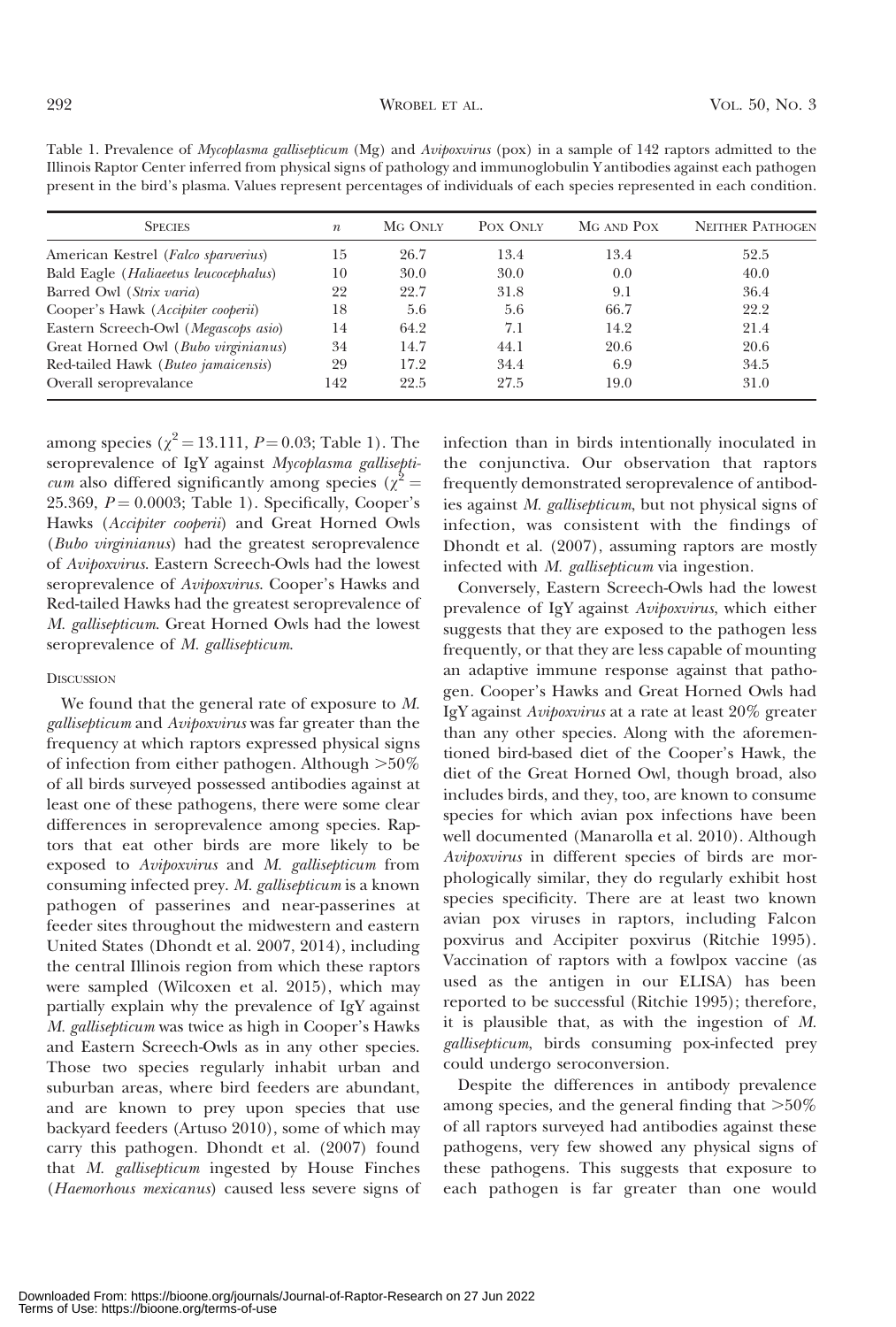anticipate based on other published studies of animals showing pathology.

In a survey of 124 raptors that were admitted to the Veterinary Medical Teaching Hospital at the University of California–Davis from 1983–1994, 22 of the 122 birds that died from infectious disease were diagnosed with avian pox (Morishita et al. 1998). A survey of 180 raptors admitted to a rehabilitation center in Brazil revealed no birds with reactive antibodies against M. gallisepticum using a haemagluttinin-inhibition test (de Andery et al. 2013). Other than these, there have been very few studies on how M. gallisepticum and Avipoxvirus affect raptors. In many other studies, the sample size is usually very small, only one or two raptors. For example, avian pox infection was reported for a male juvenile Golden Eagle (Aquila chrysaetos; Shrubsole-Cockwill et al. 2010) and a Crested Serpent-Eagle (Spilornis cheela; Chen et al. 2010) in Taiwan. The authors of the latter study found that this strain of Avipoxvirus shared many genetic similarities to another strain found in a White-tailed Eagle (Haliaeetus albicilla) in Japan (Chen et al. 2010).

Our conclusions regarding the prevalence of these pathogens in raptors may be biased because the raptors that were sampled throughout this study were a subset of individuals that had suffered some kind of trauma, taken from the much larger, healthy population. However, these birds were free-living just days, or sometimes hours, before samples were collected, which is unlikely to be long enough for them to have contracted either of these pathogens and develop detectable IgY responses against the pathogen in captivity. In addition, our survey included all birds admitted to the Illinois Raptor Center during this time period, and therefore, represents a combination of injured, weak and starving, and orphaned birds, as well as juvenile, immature, and adult birds for each species. Antibody data in this study are likely indicative of the rate of exposure to these pathogens in these seven species in their free-living state in central Illinois and suggest that the majority of these raptors are capable of mounting a full adaptive immune response against these pathogens, with advancement to pathological conditions being the exception to the normal course of infection, clearance of the pathogen, and sustained immunity.

#### **ACKNOWLEDGMENTS**

We thank Sangeetha Srinivasan and Samuel Galewsky for their work with the PCR analysis. We also thank the Illinois Raptor Center volunteers for their time and efforts in caring for the birds. We thank Ameren Illinois for their support of the Illinois Raptor Center and funding of facilities development. We thank the Millikin Biology Department for support. This research was funded by a Beta Beta Beta Research Grant to E.R. Wrobel and a Millikin University Performance Learning Enhancement Grant to T.E. Wilcoxen.

#### LITERATURE CITED

- ARTUSO, C. 2010. The diet of the Eastern Screech-Owl, Megascops asio, at the northern periphery of its range. Canadian Field Naturalist 124:122–123.
- BOTUS, D., V. POPA, O. RADULESCU, AND J. BUCUR, 2010. Serological data of avian infectious diseases during 2009. Lucrari Stiintifice Medicina Veterinara 43:187–196.
- CHEN, C.C., K.J. PEI, F.R. LEE, M.P. TZENG, AND T.C. CHANG. 2010. Avian pox infection in a free-living Crested Serpent Eagle (Spilornis cheela) in southern Taiwan. Avian Diseases 55:143–146.
- DAVIS, A.K. 2010. Mycoplasma conjunctivitis in House Finches (Carpodacus mexicanus) is more severe in left eyes than right. Avian Biology Research 3:153–156.
- DE ANDERY, D.D.A., F.C. FEREIRA, JR., D.A.R. DE ARAUJO, M.V.R. MARQUES, S.Y. MARIN, R.S. HORTA, M.C. ORTIZ, J.S. DE RESENDE, AND N.R.S. DA MARTINS. 2013. Health assessment of raptors in triage in Belo Horizonte, Mg, Brazil. Revista Brasileira de Ciência Avícola 15:247-256.
- DEEM, S.L., D.J. HEARD, AND J.H. FOX. 1997. Avian pox in Eastern Screech Owls and Barred Owls from Florida. Journal of Wildlife Diseases 33:323–327.
- DHONDT, A.A., J.C. DECOSTE, D.H. LEY, AND W.M. HOCHACHKA. 2014. Diverse wild bird host range of Mycoplasma gallisepticum in eastern North America. PLoS One 9:e103553.
- ———, K.V. DHONDT, D.M. HAWLEY, AND C.S. JENNELLE. 2007. Experimental evidence for transmission of Mycoplasma gallisepticum in House Finches by fomites. Avian Pathology 36:205–208.
- FITZNER, R.E., R.A. MILLER, C.A. PIERCE, AND S.E. ROWE. 1985. Avian pox in a Red-tailed Hawk (Buteo jamaicensis). Journal of Wildlife Diseases 21:298–301.
- FRIEND, M., R.G. MCLEAN, AND J.F. DEIN. 2001. Disease emergence in birds: challenges for the twenty-first century. Auk 118:290–303.
- HA, H.J., M. BANDA, M.R. ALLEY, L. HOWE, AND B.D. GARTRELL. 2013. The seroprevalence of avipoxvirus and its association with avian malaria (Plasmodium spp.) infection in introduced passerine birds in the southern regions of the North Island of New Zealand. Avian Disease 57:109–115.
- LIERZ, M., N. HAGEN, S.J. HERNADEZ-DIVERS, AND H.M. HAFEZ. 2008. Occurrence of mycoplasmas in freeranging birds of prey in Germany. Journal of Wildlife Diseases 44:845–850.
- MANAROLLA, G., G. PISONI, G. SIRONI, AND T. RAMPIN. 2010. Molecular biological characterization of avian poxvirus